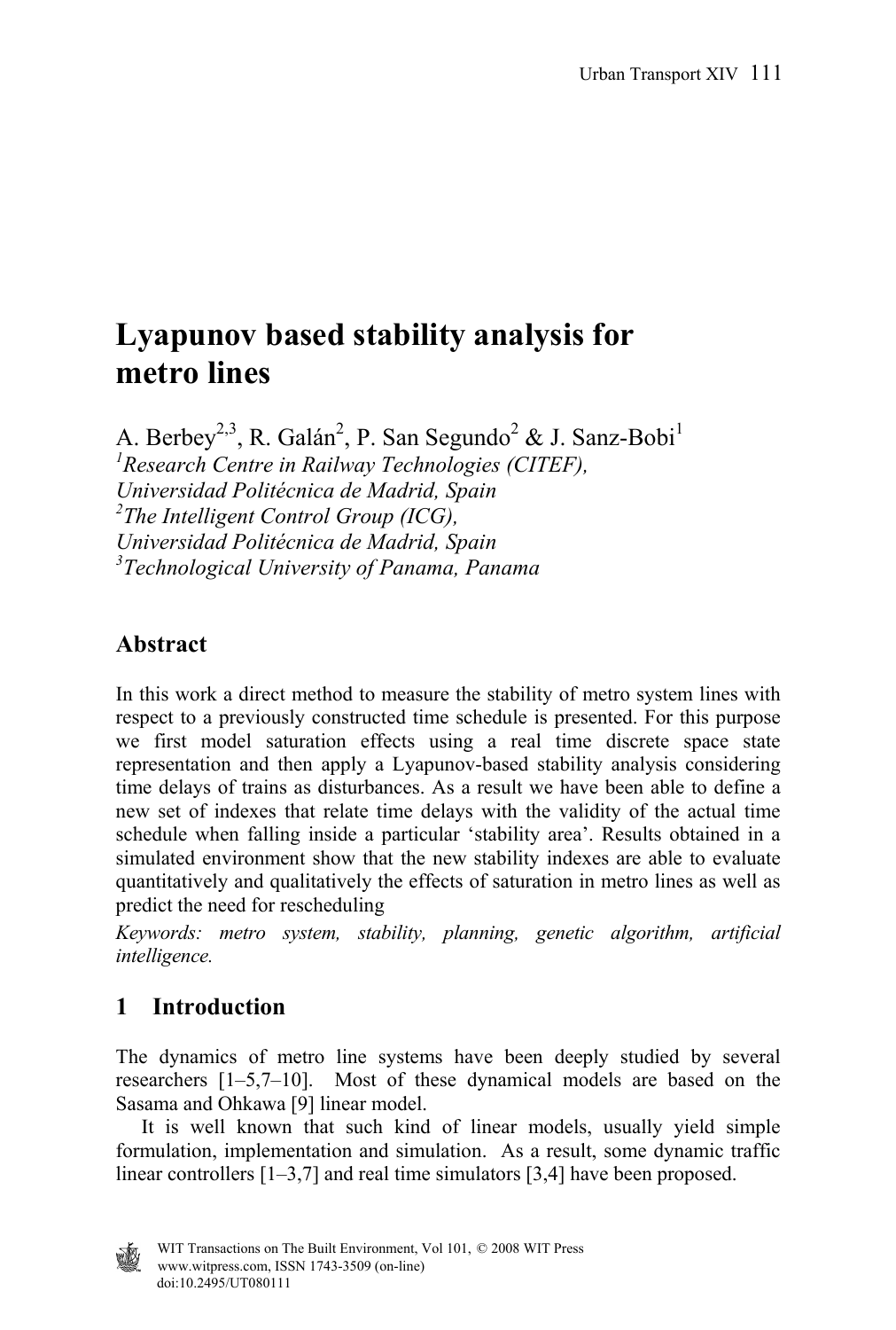Some researchers [4,5] state the importance of nonlinear behaviour of metro lines. Therefore, a suitable nonlinear stability analysis must be done in order to design appropriate dynamic traffic controllers.

 The Intelligent Control Group (ICG) in collaboration with the Research Centre in Railway Technologies (CITEF) of the Technical University of Madrid, has been working in the development of a railway traffic planning system for metro lines in the last years.

The developed system carries out the following functions:

- 1) Obtaining any necessary input data by means of a suitable user interface (objective frequencies of sets of trains, number of trains available and the departure stations of these trains, topology of the network, etc.)
- 2) A plan is generated using the minimum waiting times and the planned running times between stations.
- 3) If the frequency of trains is greater than the demanded frequency it builds a new plan with possibly the insertion of additional trains.
- 4) If the frequency of trains is below the demanded frequency it recovers the plan with fewer trains.
- 5) If the frequency is acceptable, the plan is validated with a simulator that contains the behaviour model of different sets of trains, the railway network and the energy analysis according to any available power plants and the power consumption in each trajectory.
- 6) If there are discrepancies between calculated times by the simulator and those established by the selected plan, it updates the necessary times for each kind of train in each travel with the ones obtained through simulation and again reschedules (it is also possible to employ times taken from real data for rescheduling).
- 7) Once a plan has been obtained iteratively by a combination of the previous steps, it is then possible to analyze the consequences of delays in one or several trains arriving at different stations. The delay of a train in leaving a station could be due to: an increase of the number of passengers, technical difficulties, security in the starting of the train, or any other delay on the travel. Our new approach enables us to predict the number of affected trains and the time it will take to re-establish the normal frequencies of the affected trains in the system. Furthermore our approach allows us to define for any plan a valid working zone. As a result, once previously mentioned anomalies take the system outside the plan's valid working area it is no longer valid.
- 8) A specific module deals with rescheduling in the presence of serious anomalies like train break downs, blockade of a line etc.

 This article analyses in detail the stability analysis module, which not only considers control saturation effects, but also the system stability in presence of disturbances. The analysis is based on a new set of stability indexes specifically designed for metro lines which is well known to be a hard real time planning environment.

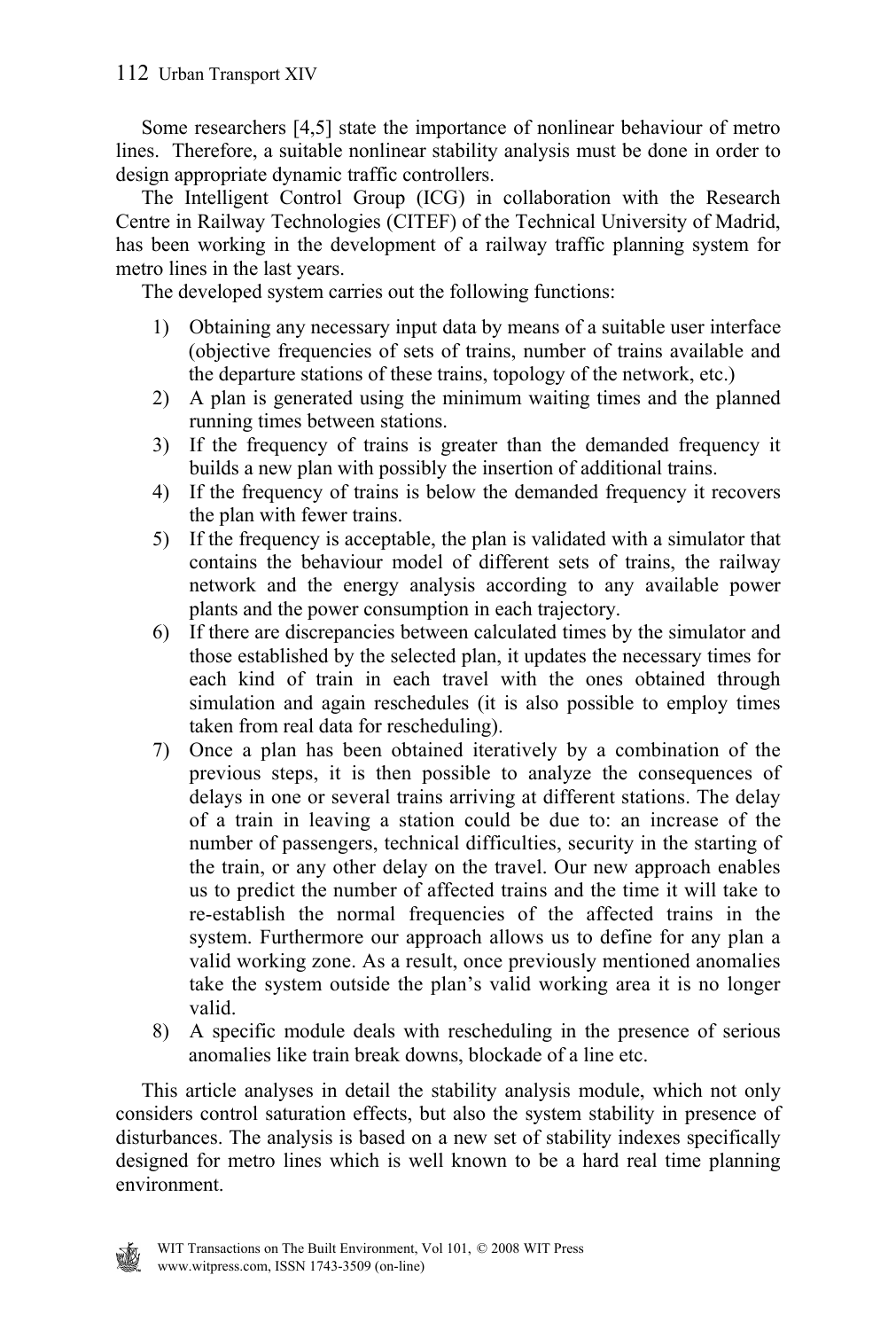#### **2 Metro line modelling**

#### **2.1 Traffic dynamical model**

The metro system can be modelled by a system of equations in discreet time [9],

$$
t_{k+1}^i = t_k^i + r_k^i + s_{k+1}^i \tag{1}
$$

where  $t^i_k$  it is the departure time of train i of station *k*,  $r^i_k$  is the running time of train *i* of station *k* to station  $k+1$ ,  $s^i_k$  it is the stopping time of train *i* of station *k*.

 It has been demonstrated that metro lines are unstable in presence of disturbances if no control action is applied for correcting the itinerary of the trains [1,2]. Such kind of control action could be performed by manipulating stop times or in-between station running times. In other words, both actions are functionally equal [5]. If the running time is manipulated, it is defined by,

$$
r_k^i = R_k + u_{Rk}^i \tag{2}
$$

where  $R_k$  it is the nominal running time which takes a train to reach station  $k+1$ coming from station k and  $u^i_{Rk}$  is the control action on the train *i* in the route between the stations *k* and *k+1*.

#### **2.2 State space model**

Scheduling in ideal conditions (without disturbances [1,2]) is defined by equations  $u^i_{Rk}$  =0 and  $t^i_{k+1} = T^i_{k+1}$ , where  $T^i_{k+1}$  is a previously established adequate timing. Disturbances in the model are captured by parameter  $x^i_k = \Gamma^i_k - t^i_k$  which is the difference between the scheduled timing per station and the real time.

 If we consider an ideal planning situation as an equilibrium point we can reformulate the problem as a discreet state space representation as follows:

$$
X_{j+1} = AX_j + BU_j + W_j
$$
 (3a)

$$
Y = X_j \tag{3b}
$$

where 
$$
X_j = [x_1^{j-1} \cdots x_k^{j-k}]^T
$$
;  $U_j = [u_0^j \cdots u_{K-1}^{j-K+1}]^T$ ;  $W_j = [w_0^j \cdots w_{K-1}^{j-K+1}]^T$   
\n
$$
A = \begin{bmatrix} \frac{-c_1}{1-c_1} & 0 \\ \frac{1}{1-c_2} & \frac{-c_2}{1-c_2} \\ 0 & \frac{1}{1-c_k} & \frac{-c_k}{1-c_k} \end{bmatrix} B = \begin{bmatrix} \frac{1}{1-c_1} & 0 \\ 0 & \frac{1}{1-c_k} \end{bmatrix}
$$

The terms  $w_{k+1}^i$  correspond to the disturbances, inherent to both models and  $c_{k+1}$  is the delay rate capturing the effect of time intervals between departures of two successive trains.

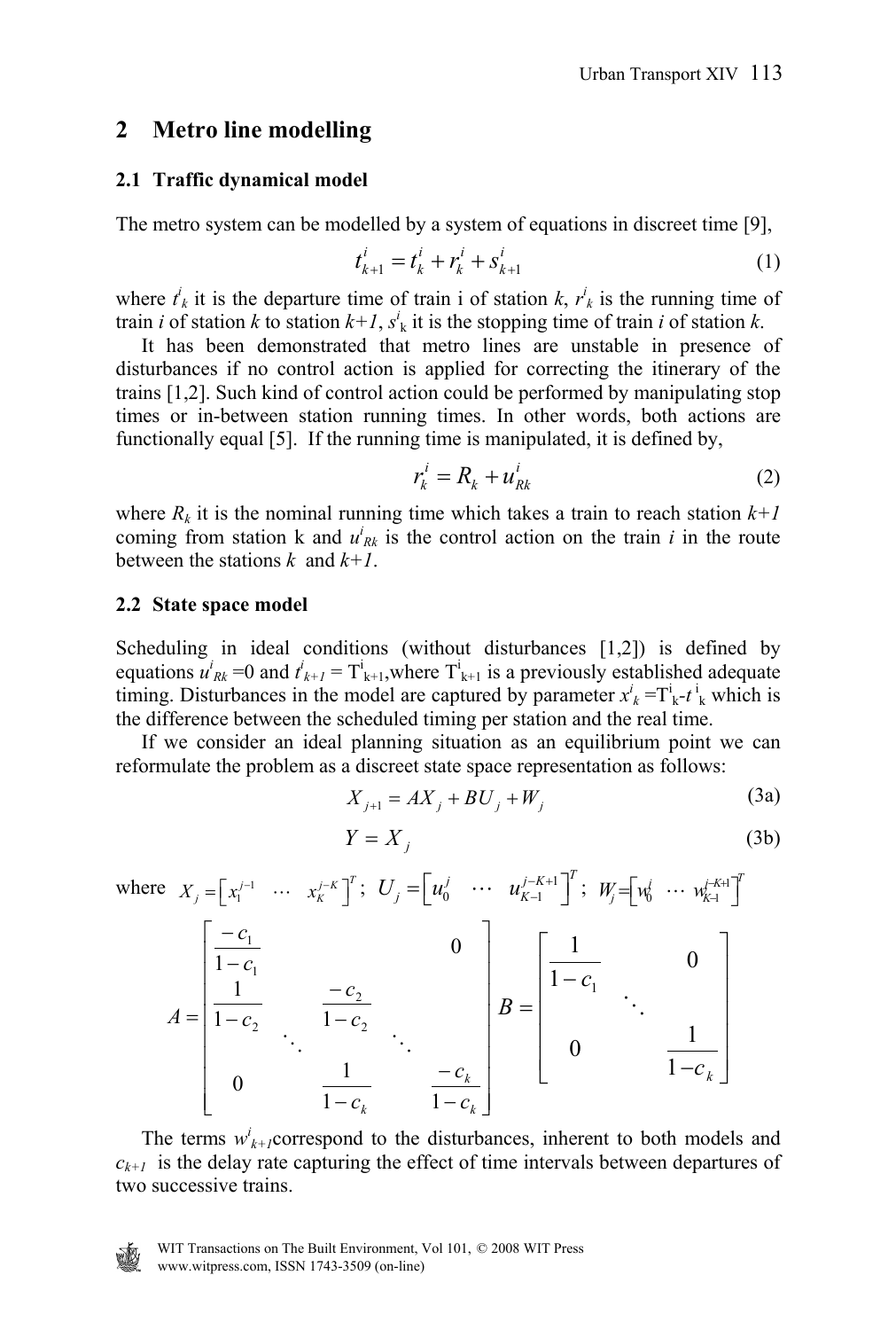Such dynamical system can be stabilized with the following suboptimal ideal linear controller,

$$
U_j = \phi_j X_j
$$
\n(4)

\nwhere

\n
$$
\phi_j = \begin{bmatrix}\nf & 0 & 0 & 0 & 0 & 0 \\
g & f & 0 & 0 & 0 & 0 \\
0 & g & f & 0 & 0 & 0 \\
0 & 0 & g & f & 0 & 0 \\
\vdots & \vdots & \vdots & \vdots & \ddots & \vdots \\
0 & 0 & 0 & 0 & g & f\n\end{bmatrix}
$$

The *f* and *g* parameters could be estimated employing the following formulation,

$$
f = \frac{q + pc_c}{(1 - c_c)^2 + p + q}
$$
 (5a)

$$
g = -\frac{p+q}{(1-c_c)^2 + p_c + q_c}
$$
 (5b)

where  $0 \le p < \infty$ ;  $0 \le q < \infty$  and  $c_c$  is the maximum value of  $c_k$ .

Nevertheless, it is important to stress that the control actions  $U_i$  are translated in automatic corrections in the stopping times and/or speeds of the trains. These actions usually are limited by inherent restrictions of stoppage times in the stations and the speeds of the trains on the track. It is possible to model these saturated control actions as follows:

$$
U_{j} = \phi\left(X_{j}\right)X_{j}
$$
\nwhere

\n
$$
\phi\left(X_{j}\right) = \begin{bmatrix}\nf_{1} & 0 & 0 & 0 & 0 & 0 \\
g_{2} & f_{2} & 0 & 0 & 0 & 0 \\
0 & g_{3} & f_{3} & 0 & 0 & 0 \\
0 & 0 & g_{4} & f_{4} & 0 & 0 \\
\vdots & \vdots & \vdots & \vdots & \ddots & \vdots \\
0 & 0 & 0 & 0 & g_{k} & f_{k}\n\end{bmatrix}
$$
\n
$$
f_{k+1} = \begin{cases}\nf_{k} & \text{for } -K_{k} \leq g x_{k}^{i} + f x_{k+1}^{i-1} \\
\frac{K_{k}f}{|g x_{k}^{i} + f x_{k+1}^{i-1}|} & \text{for } g x_{k}^{i} + f x_{k+1}^{i-1} < -K_{k}\n\end{cases}
$$
\n
$$
g_{k+1} = \begin{cases}\ng_{k} & \text{for } -K_{k} \leq g x_{k}^{i} + f x_{k+1}^{i-1} \\
\frac{K_{k}g}{|g x_{k}^{i} + f x_{k+1}^{i-1}|} & \text{for } g x_{k}^{i} + f x_{k+1}^{i-1} < -K_{k}\n\end{cases}
$$
\n(6)



WIT Transactions on The Built Environment, Vol 101, © 2008 WIT Press WIT Transactions on The Daniel Community<br>www.witpress.com, ISSN 1743-3509 (on-line)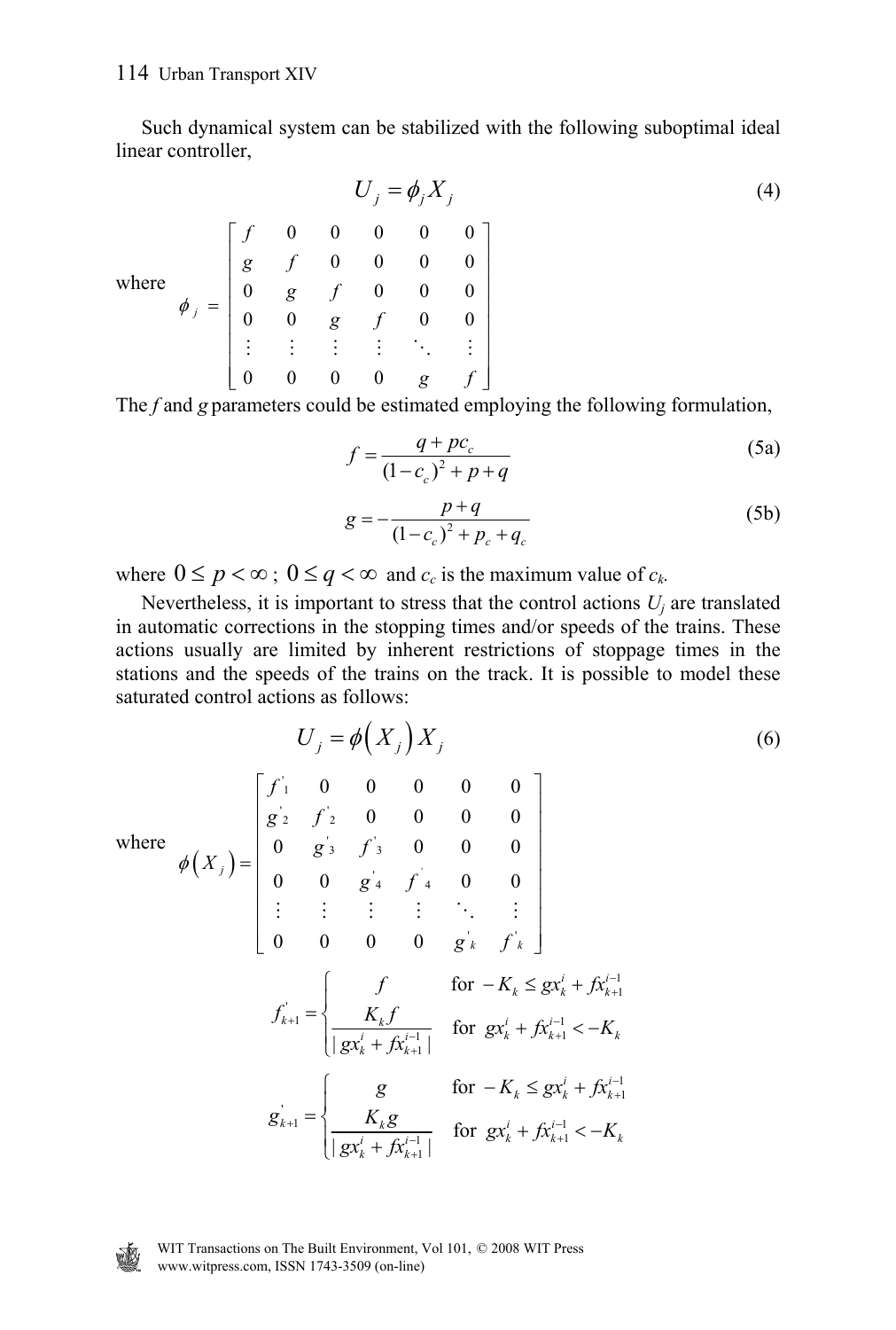#### **3 Nonlinear stability analysis**

The previous analysis allows us to determinate a Lyapunov positive defined function

$$
V(X_j) = X_j^T X_j \tag{7}
$$

This dynamical system will be stable if

$$
\Delta V = V(X_{j+1}) - V(X_j) < 0 \tag{8}
$$

We have been able to demonstrate that  $(8)$  is satisfied for any

$$
1-r^{2}(-c_{c}+f_{k+1}^{2})^{2}-r^{2}(1+g_{k+1}^{2})^{2}>\left|r^{2}(-c_{c}+f_{k}^{2})(1+g_{k+1}^{2})\right|+\left|r^{2}(-c_{c}+f_{k+1}^{2})(1+g_{k+2}^{2})\right|
$$
(9)

where  $r^2 = \max (1 - c_{k+1})^{-2} = (1 - c_c)^{-2}$ 

 This result is not included here because of lack of space, but will be the subject of a future paper.

 As a result, three important zones of stability in the system appear: a) **First zone:** it is a linear zone with guaranteed stability and it is defined by,  $g_{k+1}x_k^i + f_{k+1}x_{k+1}^{i-1} \geq -K_k$ 

b) Second zone: it is a nonlinear zone with guaranteed stability and it is defined  
by, 
$$
1-r^2(-c_{k+1}+f_{k+1}^2)^2-r^2(1+g_{k+1}^2)^2 > |r^2(-c_k+f_k)(1+g_{k+1}^2)|+|r^2(-c_{k+1}+f_{k+1}^1)(1+g_{k+2}^2)
$$
 where  
 $gx_k^j + f(x_{k+1}^{j-1} < -K_k$ 

c) **Third zone:** it is a nonlinear zone where stability is not guaranteed and is formally defined by

$$
1-r^2(-c_{k+1}+f_{k+1}^{\prime})^2-r^2(1+g_{k+1}^{\prime})^2\leq \Big|r^2(-c_k+f_k^{\prime})(1+g_{k+1}^{\prime})\Big|+\Big|r^2(-c_{k+1}+f_{k+1}^{\prime})(1+g_{k+2}^{\prime})\Big|
$$

where  $g x_k^j + f x_{k+1}^{j-1} < -K_k$ 

 The intuition behind the previous stability analysis states is that saturated controllers are able to stabilize metro lines in the first and second zone. However, the linear controller stability is uncertain in the third zone. These results are in accordance with experimental data obtained from real systems [4].

#### **4 A new stability index**

In the authors' opinion, it would be very useful to know in advance the "fragility" of a linear base controller used for traffic regulation. Our previous formulation allows us to define a new set of stability indexes based on the distance from the origin (zero error) to the borders between the second (nonlinear stable) and third (non-guaranteed stability) zone (see figure 1):

$$
v_{k+1}^i = \frac{\left|r^2(-c_k + f_{k+1}^i)(1+g_{k+1}^i)\right| + \left|r^2(-c_{k+1} + f_{k+1}^i)(1+g_{k+2}^i)\right|}{1 - r^2(-c_{k+1} + f_{k+1}^i)^2 - r^2(1+g_{k+1}^i)^2}
$$
(10)

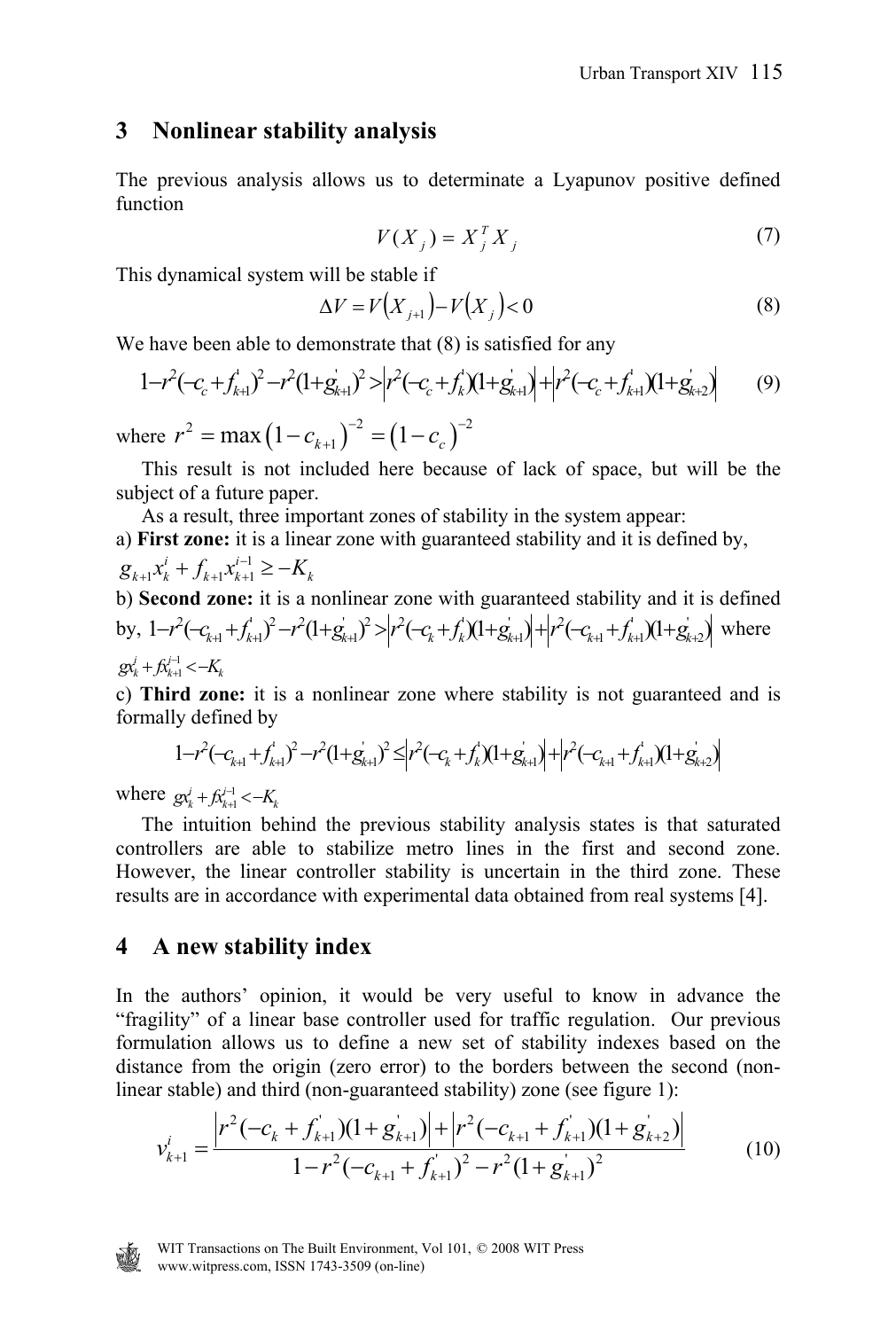

 The dynamical system will have guaranteed stability if each of the indexes are in the interval:

$$
0 \le v_{k+1}^i < 1 \tag{11}
$$

In case that any  $v^i_{k+1}$  is negative or equal or greater than one the system stability will not be guaranteed and the metro line could be unstable and need rescheduling.

# **5 Experiments**

To validate our approach we have carried out a number tests in a simulated environment using a tool was developed in MATLAB® to evaluate the stability in different scenarios.

 Starting from platform 6 and the fiftieth train, we introduced four delay time disturbances of 50, 200, 250 and 2000 seconds respectively using suboptimal values  $p=1$ ,  $q=1$ ,  $c_c=0.026$ , and  $K_k = 8.4$  to compute the parameters of the discreet space state model.

 In the first case, the metro line is disturbed with 50 seconds delay (figure 2). The system shows light deviations in three trains and stability indexes  $v'_{k+1}$ reaching values between 0.3 and 0.50. This means that the metro line system is inside the stability zone with a possible increment of 0.50 from the upper nonguaranteed stability threshold (zone 2) and 0.30 from the lower non-guaranteed stability threshold.

 A 200 seconds delay produces values for the stability indexes between 0.1 and 0.60 (figure 3). A critical stability point is reached for a 250 seconds disturbance (figure 4), as the system reaches the border between the second and third zones. Finally a 2000 seconds disturbance on the metro line makes the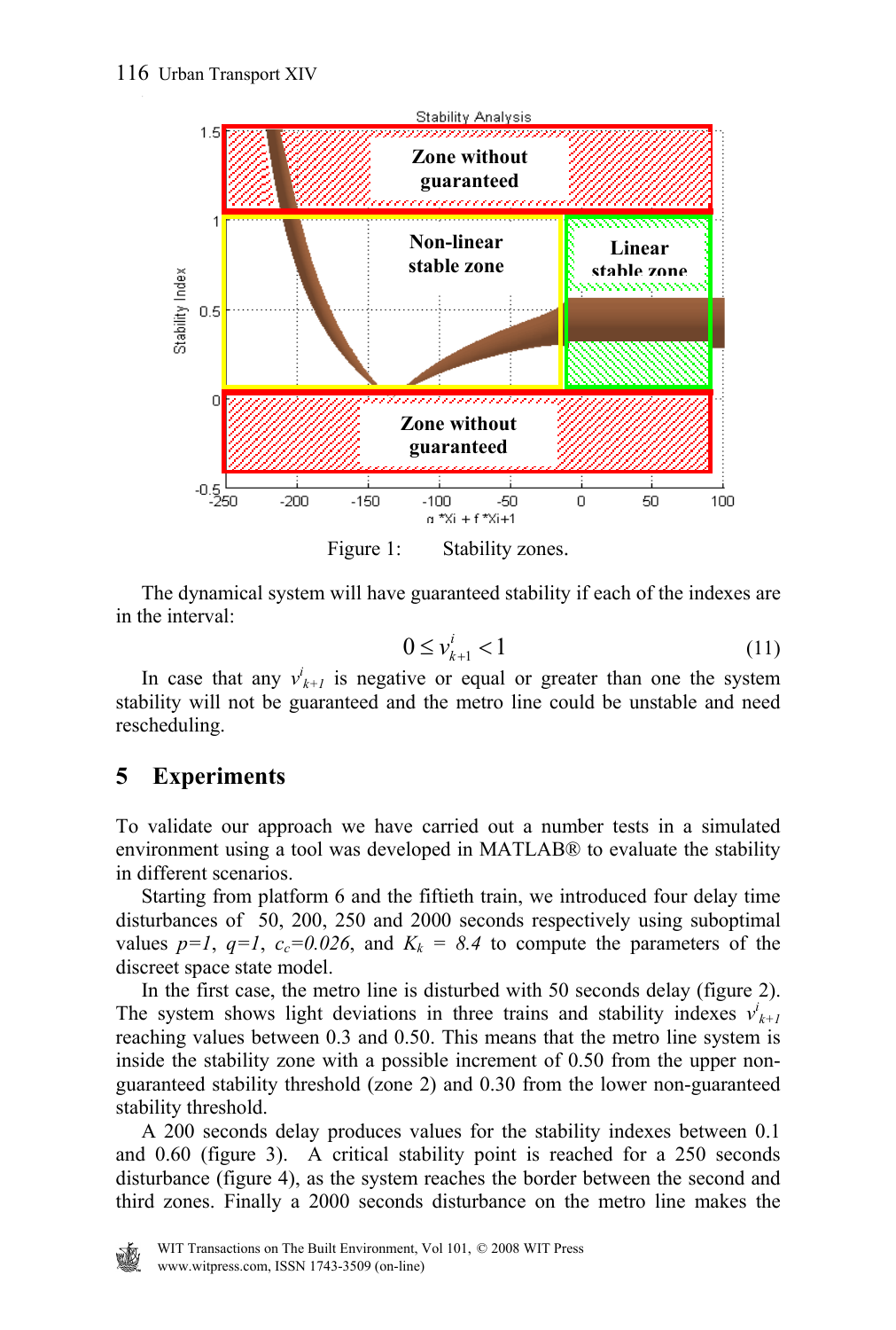saturation effects so important that they are able to destabilize the system (figure 5). It is important to highlight that the proposed index is able to predict in advance (around 250 seconds after disturbance has started) the possibility of the system becoming unstable and the need to reschedule.

 The summarized results are presented in table 1. In case of a 2000 second delay, the recovering time is about  $40x10^4$  seconds because there is a big disturbance that affects an average of 38 trains approx. It is for this reason that index  $v_k^i$  falls outside the second zone which guarantees stability.

| <b>Disturbances</b> | <b>Trains</b> | $v_k^i$ |      | Zone                 | Recovering |
|---------------------|---------------|---------|------|----------------------|------------|
|                     | affected      | Min     | max  |                      | time(s)    |
| 50                  | 3             | 0.30    | 0.50 | Stable zone          | 400        |
| 100                 | 4             | 0.22    | 0.52 | <b>Stable zone</b>   | 600        |
| 200                 | 5             | 0.10    | 0.60 | <b>Stable zone</b>   | 800        |
| 250                 | 6             | 0.00    | 0.57 | <b>Stable zone</b>   | 1000       |
|                     |               |         |      | (critical point)     |            |
| 1000                | 12            | $-60$   | 30   | <b>Stability not</b> | 2000       |
|                     |               |         |      | guaranteed           |            |
| 2000                | 38            | -8      | 80   | <b>Stability not</b> | $40x10^4$  |
|                     |               |         |      | guaranteed           |            |

| Table 1:<br>Experimental results. |
|-----------------------------------|
|-----------------------------------|







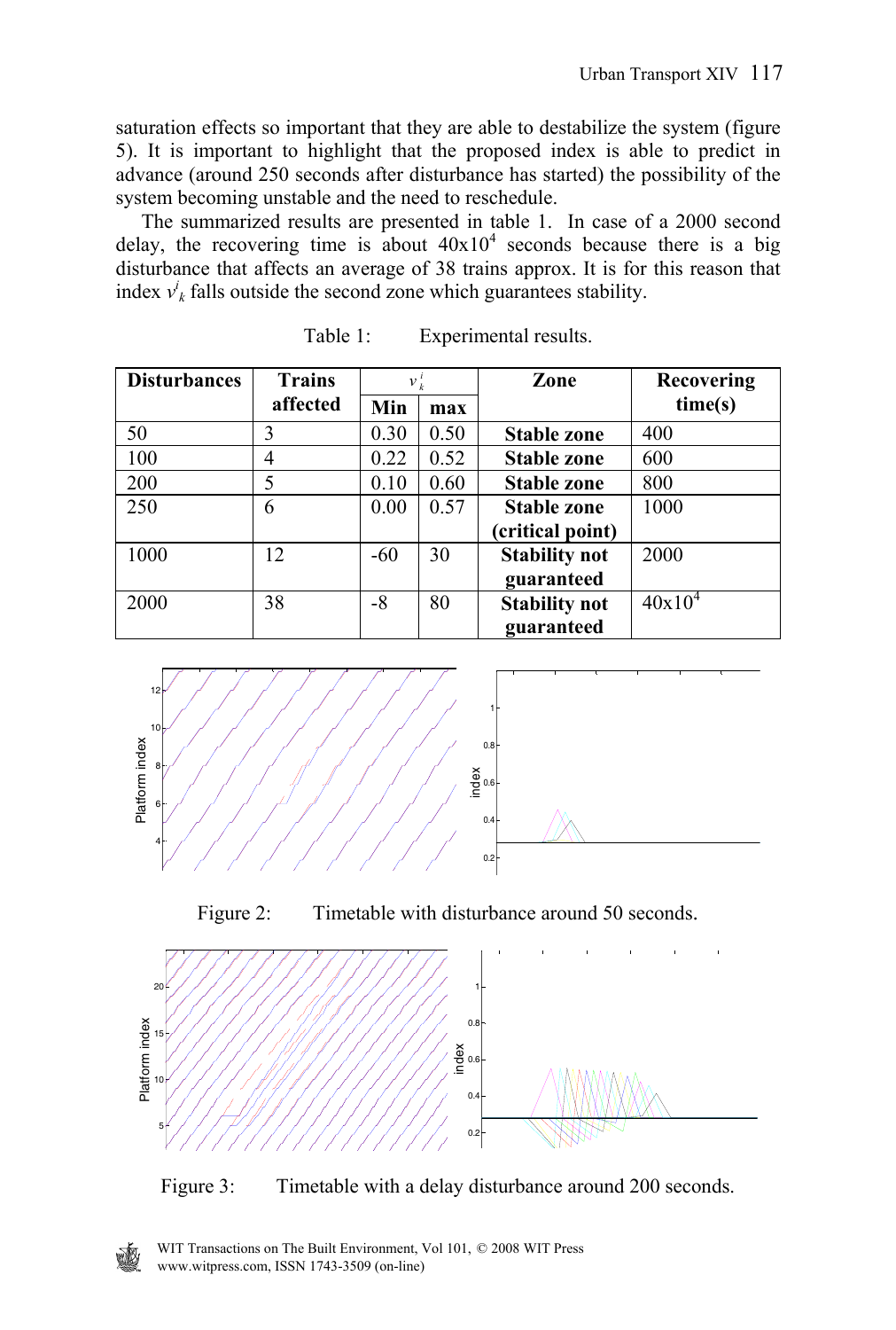

Figure 4: Timetable with a delay disturbance around 250 seconds: critical point.



Figure 5: Timetable with a delay disturbance around 2000 seconds: system unstable.

Also is clear that increasing  $K_k$  the saturation effects diminishes. Although, this action strengths the dynamical system, there is a trade off between  $K_k$ margins and the metro time journey. Too high  $K_k$  margins could produce dissatisfaction in metro users.

## **6 Conclusions**

It is a fact that railway traffic in general and metro lines in particular show an inherent time delay disturbance from a previously planned time-schedule over time. We have presented a new Lyapunov-based stability analysis over a discreet space state representation of traffic in metro lines. This new approach has allowed us to define a new stability index and three zones of stability: a linear zone, a nonlinear zone with guaranteed stability and a nonlinear zone where stability is not guaranteed. Furthermore, by computing the stability index in real time it would be theoretically possible to predict well in advance the need for global rescheduling.

 To validate our approach we have carried out a number of tests with varying time delays in a simulated environment. Future tests on real data are needed for a final assessment, but results obtained are very encouraging.